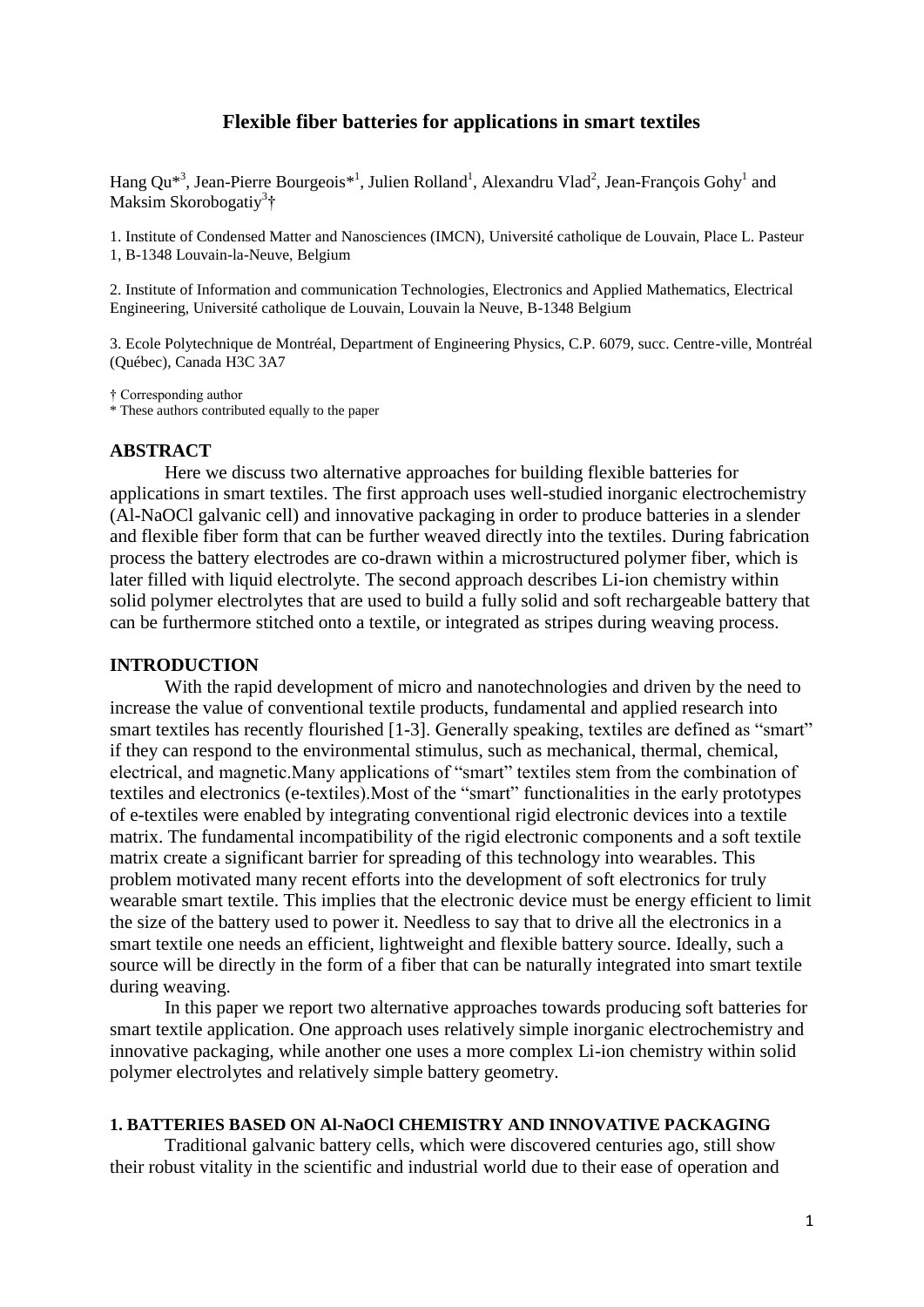simplicity of electro-chemistry. Among a large number of galvanic cells, the Al-NaOCl system has been comprehensively studied due to its advantages such as cost-effectiveness, availability of the chemical components and high current-carrying capacity [4, 5].

In this paper we first show how a generally bulky galvanic cell can be made in a slender fiber form by using fiber drawing technique. The fiber battery is fabricated from rods of low density polyethylene (LDPE) that features good chemical resistance to aqueous solutions of salt, acids and alkalis, and a large number of organic solvents. To fabricate the fiber, we first drill three intercommunicating holes in the LDPE rod to form a fiber perform. Then, the preform is co-drawn in the drawing tower with aluminum (99% pure) and copper wires (99% pure). Up to several km of battery fiber can be produced in a single run using our research-grade drawing tower. The cross section of a typical ~1mm diameter fiber battery (without electrolyte) is shown in Fig. 1.

The central hole that separates two metallic electrodes is then filled with NaOCl (bleach) electrolyte. The capacity of such fiber-based batteries is measured to be ~10 mAh per 1 meter of fiber. We note that a key factor that limits performance of our fiber battery is generation of the hydrogen gas, which eventually displaces the electrolyte from the central hole, thus interrupting the normal functioning of the battery. The advantages of the proposed fiber battery are low cost and commercial availability of all the components, capability of mass production, the lack of poisonous materials, and simplicity in electro-chemistry. More importantly, due to its flexibility and light weight, the fiber battery can be weaved into a wearable battery textile or integrated into other "smart" textiles as power source, which allows the fiber battery to find its niche market in many scientific and industrial applications.



Fig. 1. Cross section of a fiber battery (before filling it with electrolyte). An aluminum wire and a copper wire are inserted into the two extreme channels of the polyethylene fiber, while the third hole separating the fibers is later will with electrolyte.

### **1.1 Theory**

For the Al-NaOCl fiber battery system, the redox potentials,  $E^0$ , versus Standard Hydrogen Electrode (SHE) are described as follows [4]:

```
Anode: A1 \rightarrow A1^{3+} + 3e; E^{0} = 1.7V, (1)
```
Cathode:  $OCI + H_2O + 2e^- \rightarrow 2OH^- + Cl^-$ ;  $E^0$  $\overline{OC1} + H_2O + 2e^+ \rightarrow 2OH^+ + Cl^+;$   $E^0 = 0.81V, (2)$ 

Thus, the most likely overall reaction of the fiber battery is:

Overall reaction:  $2AI+3NaOCI+3H_2O \leftrightarrow 3Na^+ + 3CI^+ + 2AI(OH)_3 \downarrow$ , (3)

Reactions (1)-(3) demonstrates that the Al-NaOCl system is capable of attaining a theoretical potential of 2.51 V at "standard chemical state". At the same time, the following parasitic reaction leads to the release of the hydrogen gas during battery operation [5].

Parasitic reaction:  $2A1+2H_2O+2OH \leftrightarrow 2A1O_2+3H_2$ ; (4)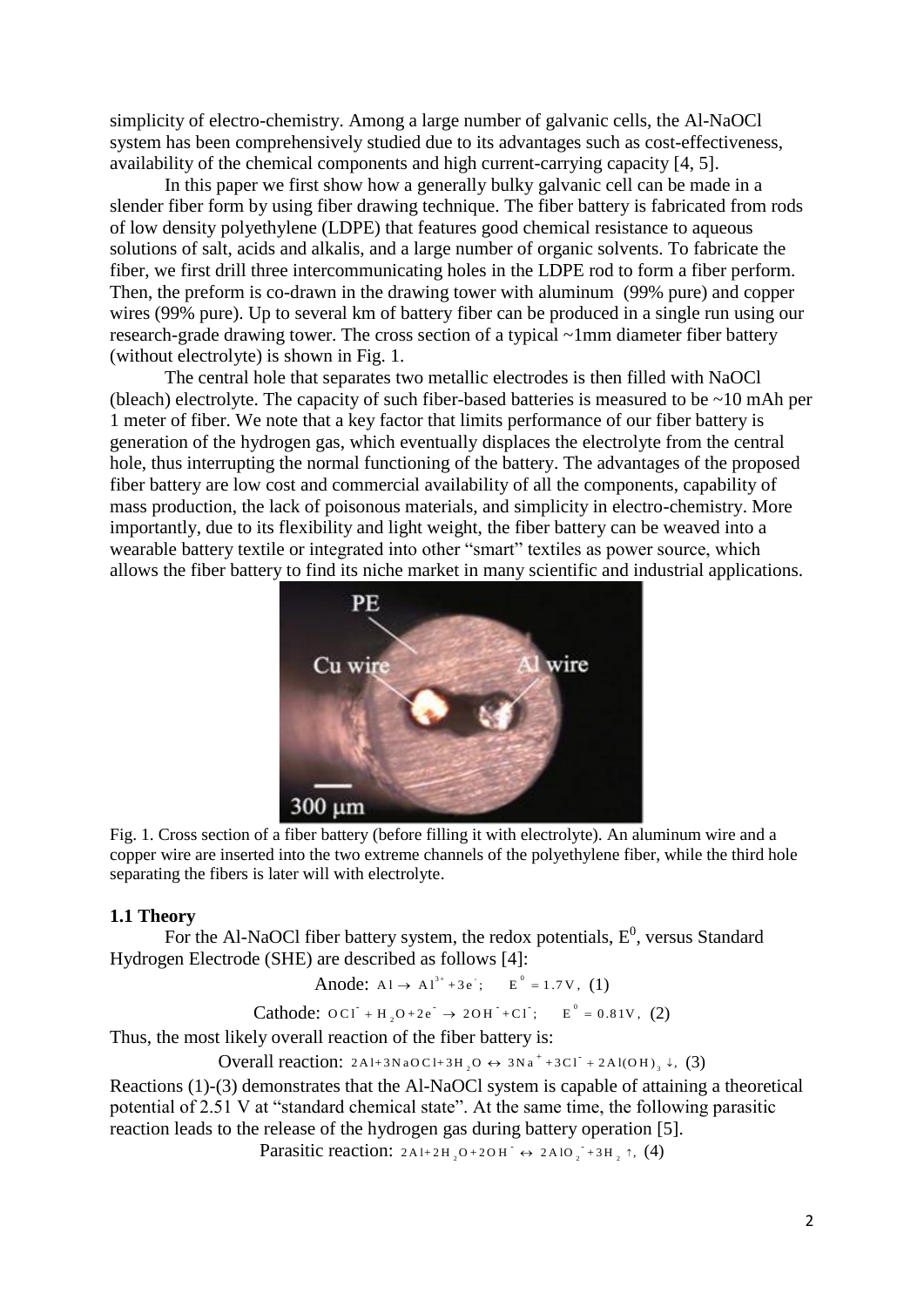The hydrogen gas generated in the parasitic reaction would expel the electrolyte out of the fiber battery, thus degrading the performance of the fiber battery. Besides, we note that the product of reaction (3) is  $Al(OH)_{3}$ , which is a gel-like precipitant [6] that may also lead to the degradation of the fiber performance by blocking the ion flow between the two electrodes. The copper wire in this system does not participate the battery reactions, and only acts as a current collector.

# **1.2 Experimental details, galvanic cell**

Before characterizing fiber batteries, we first study performance of a standard Al-NaOCl galvanic cell. The galvanic cell is assembles by attaching two 7cm-long aluminum and copper wires to glass plates, as shown in Fig.2. The two electrodes are then placed in a reservoir filled with solution of NaOCl (electrolyte). Two different concentration of NaOCl were used in our experiments, which were 5% and 14.5%. At each concentration of electrolyte, the open-circuit voltage  $V_0$ , and a short-circuit current  $i_m$  are measured as a function of separation between the two electrodes (0.5 cm, 1 cm, 2 cm, 3 cm and 4 cm). This enables us to estimate the internal resistance of the galvanic cell (by dividing  $V_0$  by  $i_m$ ) as a function of the distance between electrodes.



Fig. 2. Setup for measuring the short-circuit currents and the open voltages of an Al-NaOCl galvanic cell. The inset shows two glass plates to which the copper and the aluminum wires are attached.

The open-circuit voltage of the galvanic cell is measured to be 1.64 V using the electrolyte of 14.5% NaOCl solution and 1.44 V using the electrolyte of 5% NaOCl solution. Moreover, the open-circuit voltage is largely insensitive to distances between the two electrodes. In Fig. 3, we show time evolution of the short-circuit current of the galvanic cell as a function of the inter-electrode distance 0.5 cm, 1 cm, 2 cm, 3 cm and 4 cm.



Fig.3. Short-circuit current in the Al-NaOCl galvanic cells. The distance between the two electrode wires is set to be 0.5 cm, 1 cm, 2 cm, 3 cm, and 4 cm. The electrolytes used in the battery cells are 5 wt% NaOCl solution in (a) and 14.5 *w*t% NaOCl solution in (b).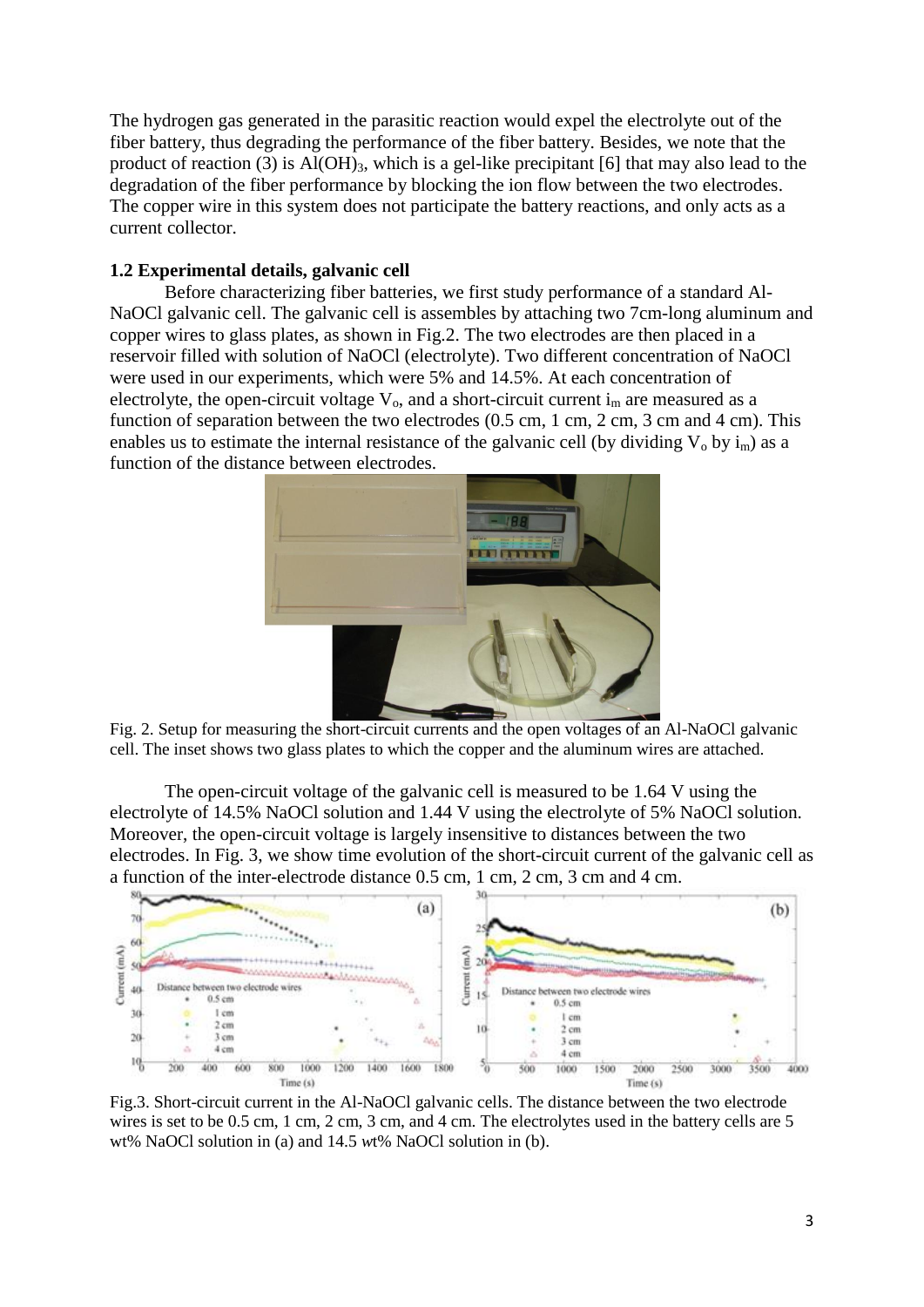First, we observe that short-circuit current increases significantly with the concentration of NaOCl electrolyte. Secondly, from Fig. 3 we see that the short-circuit current generally increases in the first several minutes after the battery discharging, which is likely due to fact that the oxidation layer exiting on the Al surface is gradually dissolved by the electrolyte solution. Then, the current gradually decrease because of the production of the hydrogen gas and the gel-like  $Al(OH)_{3}$  (see Eq. (3) and Eq. (4)) that concentrate in the vicinity of the electrodes and reduce their effective area. Finally, the failure mode of the battery is usually the brakeage of the Al wire.

The data in Fig. 3 enables us to calculate the internal resistance of the galvanic cell by dividing  $V_0$  by  $i_m$ , which is presented in Fig. 4. We estimate  $i_m$  by averaging the current within the first 10 minutes after the battery discharging. Internal resistance *R* of an infinite electrolyte featuring two cylindrical electrodes separated by distance *d* can be easily found from basic electrostatics [7]:

$$
R\delta = (\frac{1}{\pi} \int_{L} \ln(\frac{d}{r_0} - 1), (5)
$$

where  $\delta$  is the conductivity of electrolyte, *L* is the length of the electrodes,  $r_0$  is the diameter of the wires. Comparison of the measured resistance and logarithmic fit is presented in Fig. 4. We note, however, a notable deviation from the theoretical prediction and experimental observation. The reason for this difference is still not quite clear to us.



Fig. 4. Internal resistance of galvanic cell calculated by dividing  $V_0$  by the short-circuit current i<sub>m</sub>. In stars and circles we present experimental date, while in solid line we present a logarithmic fit (5).

### **1.3 Experimental details, battery fiber**

In the second experiment, we characterize performance of the two 10cm-long fiber batteries. We chose two batteries with the inter-electrode distances of 400 and 650 microns. The open-circuit voltage of both batteries was measured to be  $\sim$ 1.5V. Then, we studied battery generated current under different resistive loading conditions, such as: short-circuited battery, resistive load of 33-ohm and resistive load of 333-ohm. The time evolution of current under different loading conditions is shown in Fig. 5.



Fig. 5. Current generated by the fiber batteries under different loading conditions. The inter-electrode distance in the battery is  $\sim$  400 micron (a) and  $\sim$  650 micron (b).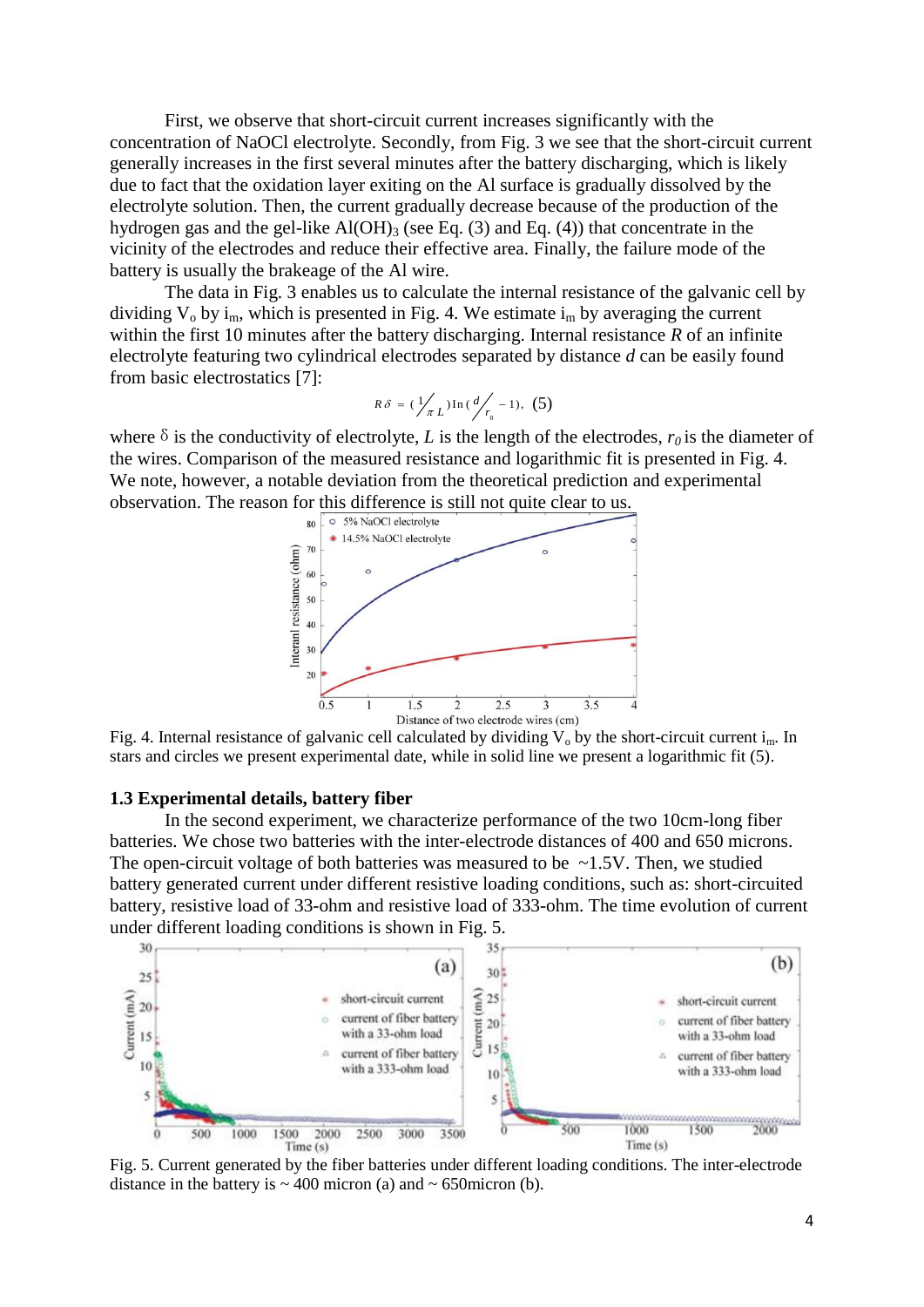From Fig. 5 we conclude that the normalized internal resistance of our fibers is  $\sim$  $5\Omega$  m. Moreover, from Fig. 5 we can calculate the fiber battery capacity by integrating the current. Thus, the normalized capacity of these two fiber samples per 1 meter of battery length is  $\sim 10^{-2}$  Ah/m and is largely independent of the loading conditions.

## **1.4 Discussion**

As we have mentioned in the introduction, development of the fiber batteries is motivated by their applications in smart textiles. Due to their small <1 mm diameter, and mechanical robustness, such fibers can be densely weaved into a traditional textile. For example, it is quite easy to weave 200 pieces of 10-cm long fibers into a 10cm×50cm ribbon. By connecting every 2 adjacent batteries in series, and then connecting the resulting 100 fiber pairs in sequence would result in a 3V battery with a total capacity of 0.1Ah. This textilebased battery can light up a standard light emitting diode (25mA@3V) for about 5h.

Finally, we note that one of the main limitations in the operation of our fiber battery is the generation of hydrogen gas. As shown in Fig. 6, gas bubbles are generated immediately after the current starts flowing through the battery (Fig.6 (b)), and a large portion of the electrolyte solution is expelled out the fiber within the first minute after discharging (Fig.6 (c)). In principle, this drawback can be alleviated by adding certain chemicals to absorb the hydrogen gas or convert hydrogen into water through hydrogen-oxygen reaction.



Fig.6. Fiber battery (a) open circuit; (b) short-circuited, after 5s; (c) short-circuited, after 40s.

## **2. BATTERIES BASED ON LI-ION CHEMISTRY AND SOLID IONIC ELECTROLYTES**

Due to their design and composition, lithium ion batteries allow the production of reliable power sources featuring low cost and high energy capacity [8-10]. In order for Li-ion batteries to be better suited for smart textiles, ideally, such batteries should be flexible and they should not contain any liquid electrolyte. In our recent work [11] we have reported fabrication of flexible and stretchable batteries composed of strain free LiFePO<sub>4</sub> cathode,  $Li<sub>4</sub>Ti<sub>5</sub>O<sub>12</sub>$  anode and a solid poly ethylene oxide (PEO) electrolyte as a separator layer. Featuring solid thermoplastic electrolyte as a key enabling element this battery is potentially extrudable or drawable into fibers or thin stripes which are directly compatible with the weaving process used in smart textile fabrication. The paper first detailed the choice of materials, fabrication and characterization of electrodes and a separator layer. Then the battery was assembled and characterized, and finally, a large battery sample made of several long strips was woven into a textile, connectorized with conductive threads, and characterized. Two practical aspects of battery design were investigated in details: first was making composites of cathode/anode material with optimized ratio of conducting carbon and polymer binder material, and second was characterization of the battery performance including cycling, reversibility, and compatibility of the cathode/anode materials.

In Fig. 7 we present an example of a textile battery comprising 8 flexible battery stripes woven together and connectorized in series to power up a 3 V light-emitting diode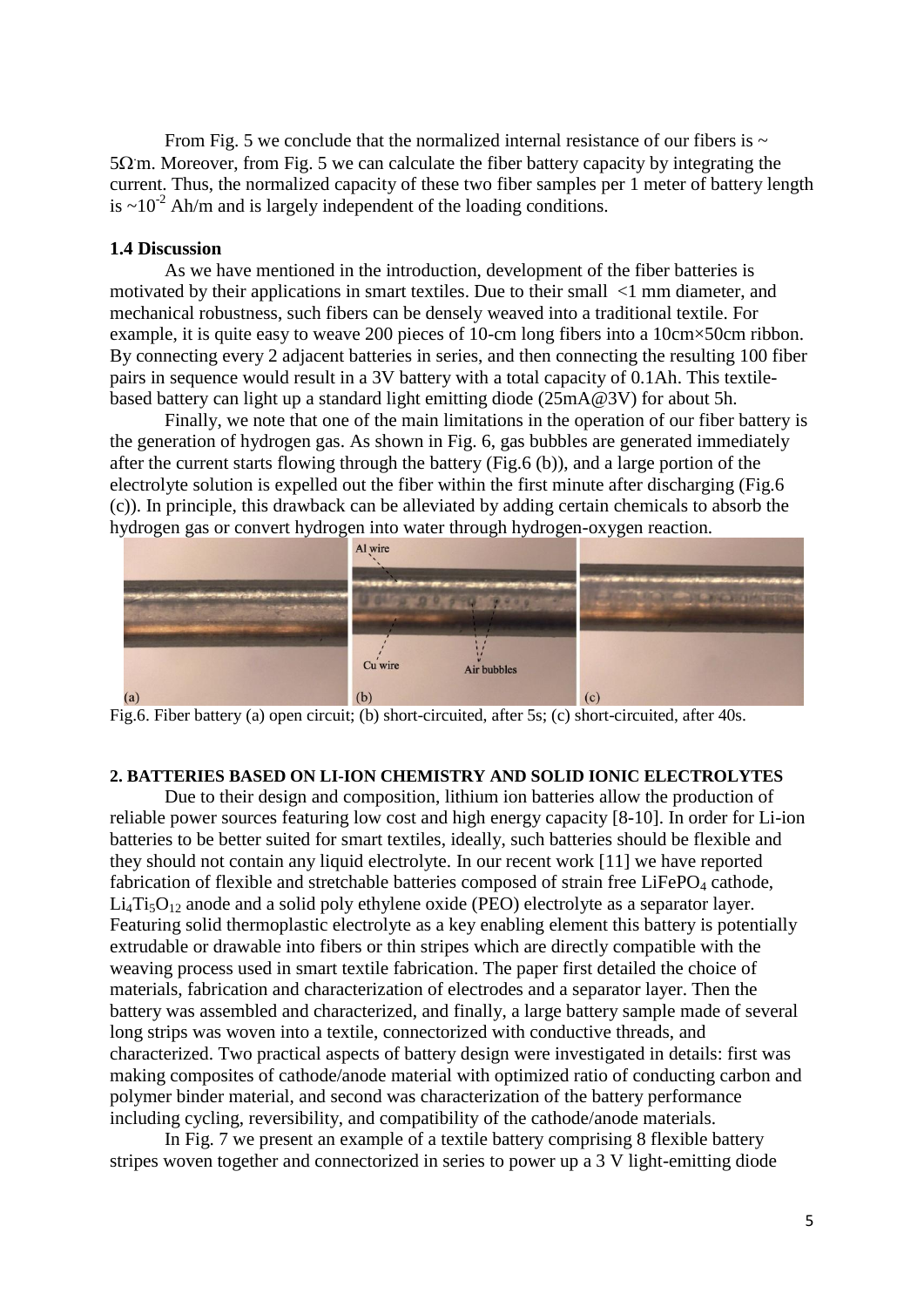(LED). This battery provides dim LED light for several hours and it can be recharged. The electrode compositions used in this sample contained high content of PEO (at least 50%).



Fig.7. Textile battery is made of 8 Li-ion flexible battery stripes woven with cotton thread and connectorized in series using copper and aluminum wires (one per stripe per side) as electron collectors. The resultant battery is powerful enough to light up a 3 V LED for several hours (see [8]).

In our original work [11] on flexible solid Li-ion batteries we have mostly focused on using aqueous solutions of PEO rather than solutions of PEO in organic solvents in order to fabricate both the electrode binders and separator layers. In fact, we were hoping to develop an environmentally friendly process for the electrode and polymer electrolyte fabrication. As a result, battery performance has significantly suffered, and open circuit voltage was much smaller than the theoretically expected. Consequently, we are in the process of changing the processing conditions for the battery assembly in order to improve its performance.

Particularly, we are now focusing on using organic solvents for our cathode/anode and separator layer fabrication. In what follows we are describing our first measurements of the ionic conductivity of solid PEO and Li-salt mixtures as a function of the salt concentration. The salt-impregnated PEO plays the role of a solid ionic electrolyte, which is a critical element in the battery design. In fact, for applications in soft textile batteries we expect that solid electrolytes should not only have as high ionic conductivity as possible, but also maintain the desired mechanical properties such as flexibility, softness, etc.

### **2.1 Experiment details**

Poly (ethylene oxide) (POE) of molecular weight of 400.000 g/mol was dissolved in acetonitrile at 50 $\degree$ C for 2 days. Appropriate amount of lithium salts LiClO<sub>4</sub> were added and the solutions were stirred for at least 3 hours. Solutions were then poured in aluminum dishes and evaporated under reduced ambient pressure to cast PEO films. The films were finally dried for 48hours at 30°C under vacuum. Chemicals were obtained from Alfa Aesar and used without further purification.

Ionic resistance of PEO films was obtained via electrochemical impedance spectroscopy measurements that were carried out using an Autolab spectrometer. The test cell comprised two copper or aluminum electrodes with area of  $\sim 7.07 \text{cm}^2$ . PEO film surface imaging and cross section thickness measurements were performed using optical microscope.

Finally, ionic conductivity of PEO and Li-salt mixtures were calculated using Ohm's law for the resistance of a thin film:

$$
\sigma = \frac{L}{R \, s}, \, (6)
$$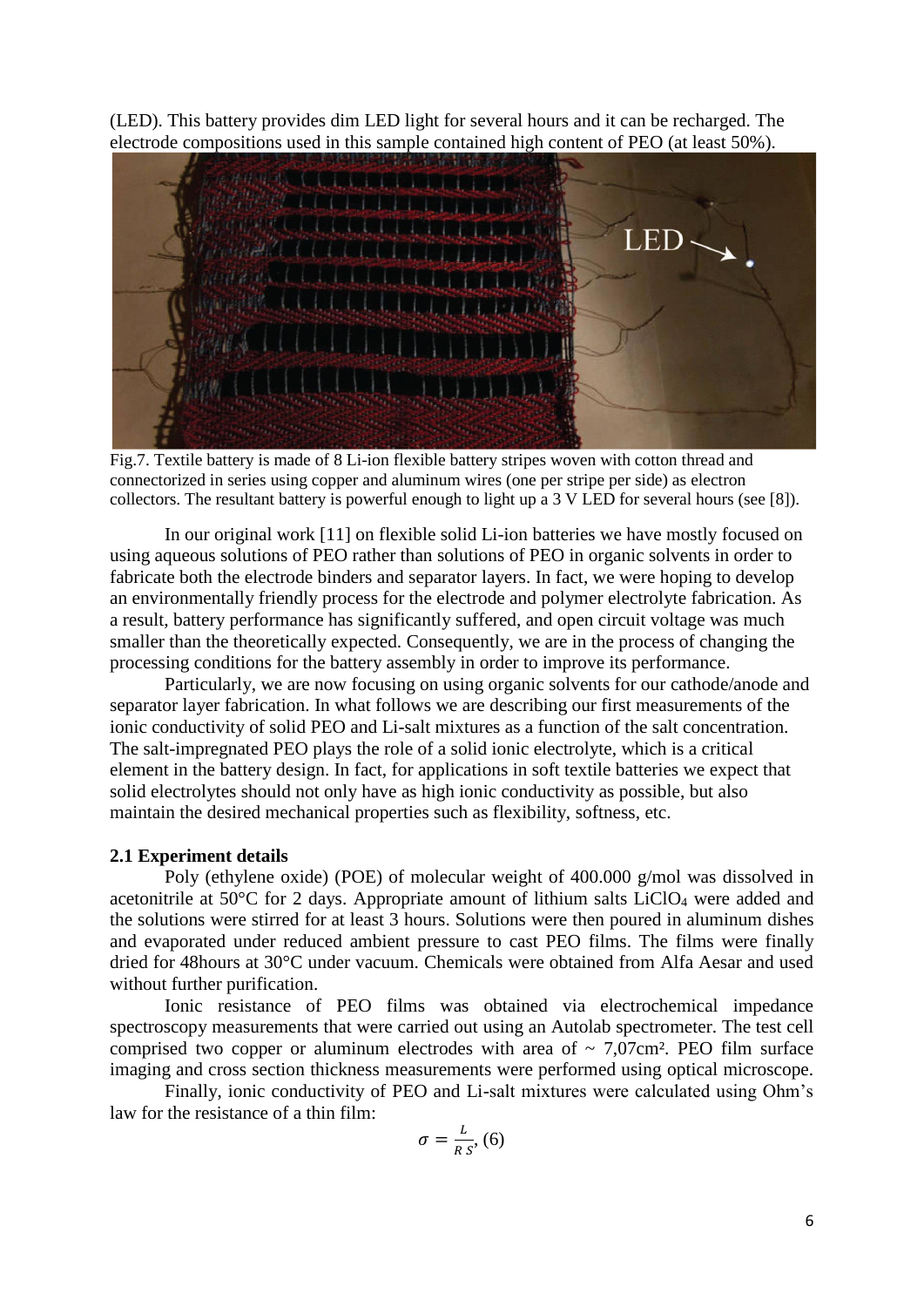where *R* is the ionic resistivity obtained via impedance spectroscopy measurements, *L* is the film thickness (as measured by the optical microscope) and *S* is the film area.

## **2.2 Mechanical properties of films based on PEO / Li-salt mixtures**

PEO films can change significantly their mechanical properties as a function of the lithium salt concentration (additive to PEO). By adding increasing amounts of salt to PEO films, we intend to decrease the PEO crystallization which, in turn, increases their ionic conductivity. The difference between crystalline PEO film and amorphous PEO film is clearly visible in Fig. 1. In fact, PEO films with lower concentrations of salt are opaque (high degree of crystallinity), while at the same time they are relatively rigid and plastic-like. PEO films with higher concentration of salt result in jelly-like transparent films (Fig. 1(b)), which are difficult to detach from the aluminum dishes without ripping.



Fig. 8. PEO films with different concentration of Li-salt: a) 1:20 Li<sup>+</sup>/PEO ratio results in highly crystalline opaque films, b) 1:5 Li<sup>+</sup>/PEO results in jelly-like transparent films.

### **2.3 Electrochemical impedance spectroscopy**

The first test was to make sure that the salt-impregnated PEO films were electrically insulating, which was verified directly using a multi-meter. Furthermore, to find ionic conductivity of the PEO film electrochemical impedance spectroscopy (EIS) was then performed in the 1Hz-1MHz range under a 20mV potential. During measurements the PEO films were sandwiched between two cylindrical copper electrodes. Results of the EIS measurements are typically presented in the form of a Nyquist plot (see Fig. 9). In such a plot imaginary part  $(Z'')$  of the complex impedance of an electric circuit under study is plotted as a function of its real part  $(Z')$ .



Fig. 9. Nyquist plot of EIS performed on PEO film with different Li-salt concentrations

### **2.4 Data interpretation**

In order to interpret the results of the impedance spectroscopy (Fig. 9) we have to assume a certain model for the equivalent electrical circuit that describes our measurement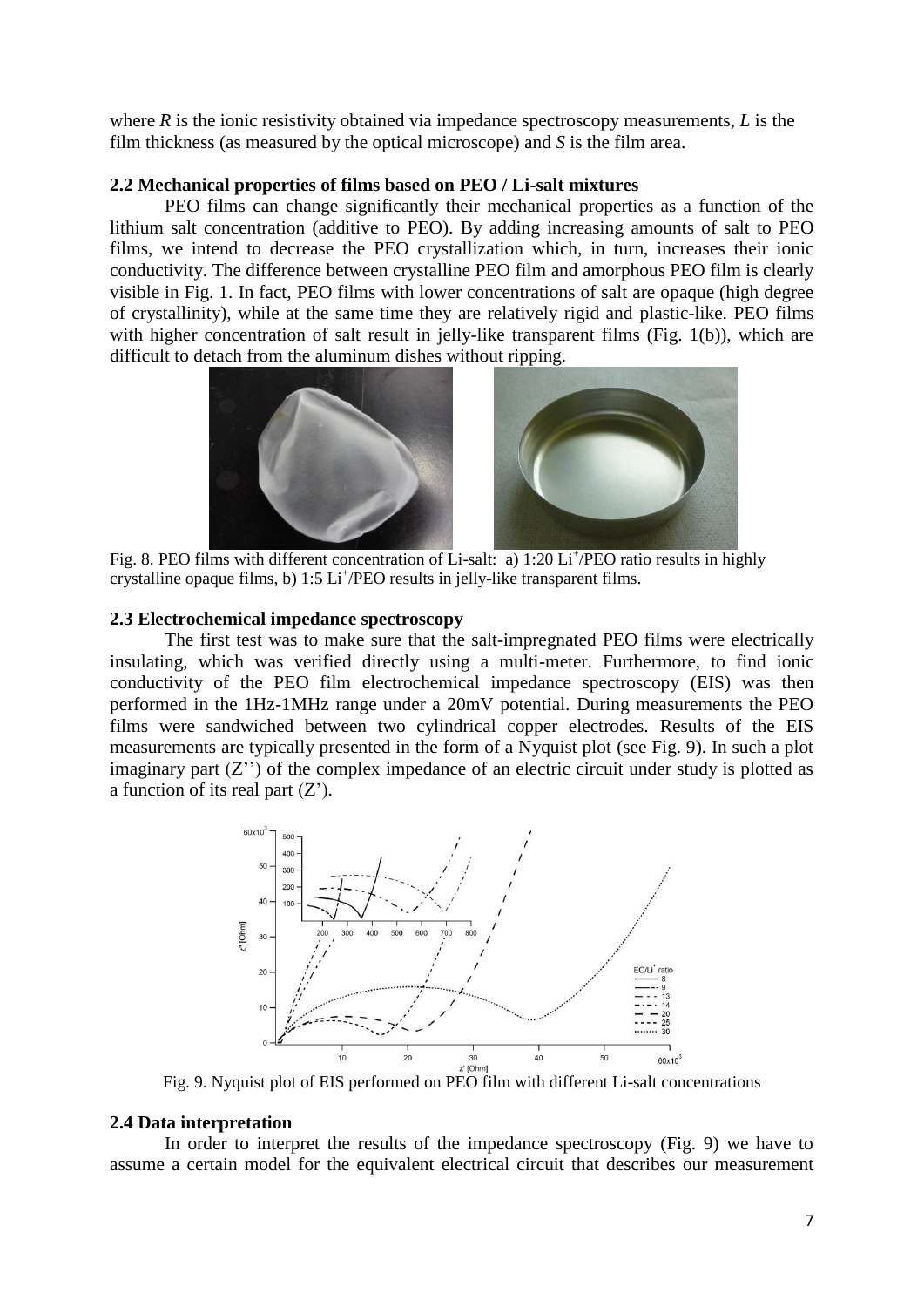cell (PEO film sandwiched between two cylindrical metal electrodes). One of the possible models used in our studies is presented in Fig. 10.



Fig. 10: Electrical equivalent circuit chosen

| Symbol         | Interpretation                                   | Comments                                                                                                                                                  |
|----------------|--------------------------------------------------|-----------------------------------------------------------------------------------------------------------------------------------------------------------|
| C <sub>1</sub> | Geometrical capacitance                          | Capacitance resulting from the two copper<br>electrodes sandwiching the insulating PEO film                                                               |
| R1             | Circuit resistance                               | Representing the copper electrodes and the<br>connection wires                                                                                            |
| C <sub>2</sub> | Electrode/electrolyte<br>interfacial capacitance | Capacitance resulting from the contact between<br>copper electrode and electrolyte.                                                                       |
| R <sub>2</sub> | Polymer electrolyte<br>resistance                | Ionic resistance of the electrolyte (the quantity of<br>main interest to us)                                                                              |
| W              | Warburg impedance                                | Representing ionic diffusion in the electrolyte<br>$W = \frac{1}{Y_0 \sqrt{j\omega}}$ , $\omega$ is the angular frequency, $Y_0$ is a<br>Warburg constant |

The analytical solution for the complex impedance of the electrical circuit presented in Fig. 10 is given by:

$$
Z = \frac{1 + jR_1\omega C_1 + \frac{R_1}{R_2 + \frac{1}{\gamma_0\sqrt{j\omega}} + \frac{1}{j\omega C_2}}}{j\omega C_1 + \frac{1}{R_2 + \frac{1}{\gamma_0\sqrt{j\omega}} + \frac{1}{j\omega C_2}}}
$$
(7)

This analytical solution is then used to fit the Nyquist plot recorded using EIS and to find ionic resistance of the film defined by the R2 parameter.



Fig. 11. A typical experimental Nyquist plot (open circles), Nyquist plot for the equivalent circuit (solid line)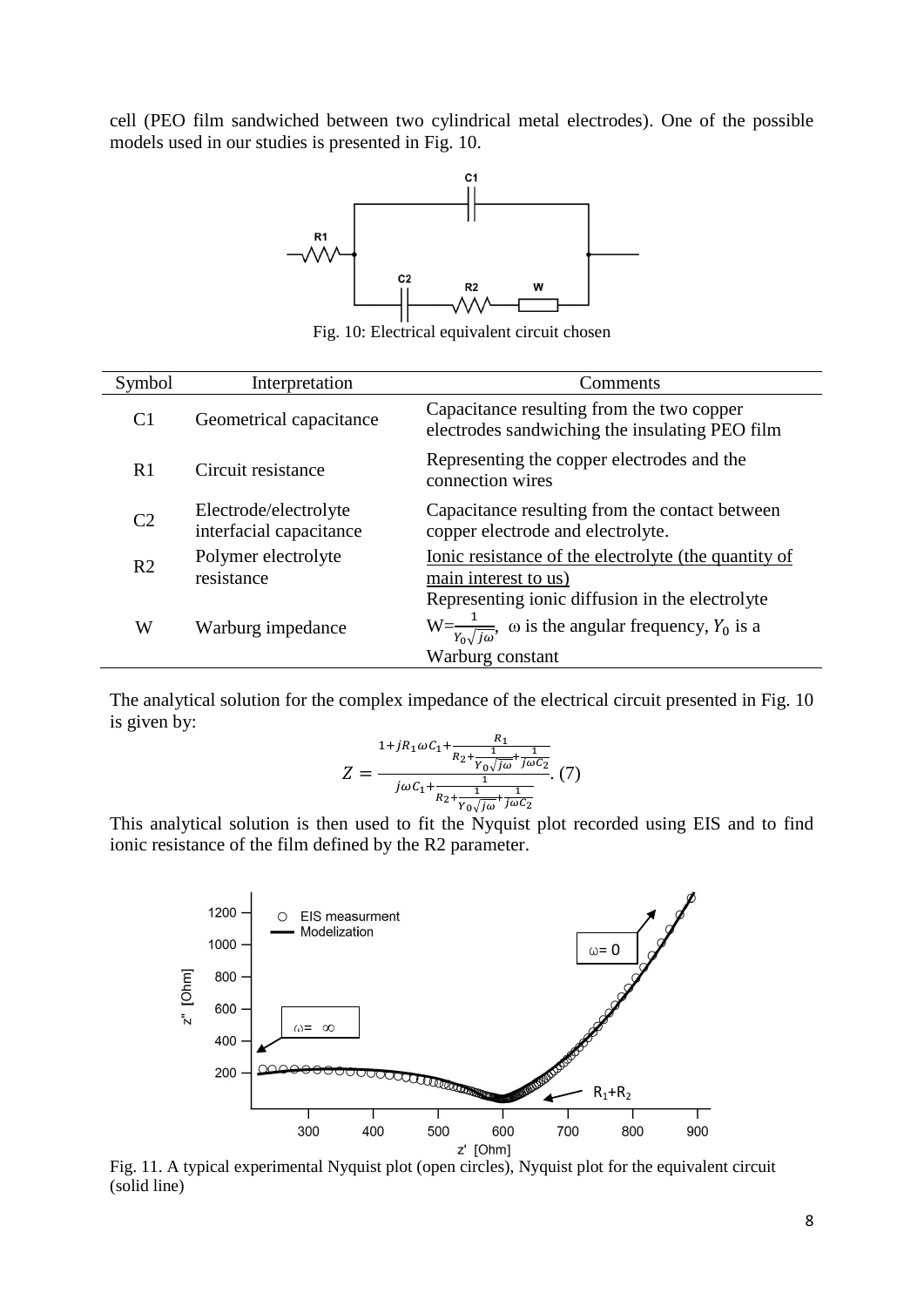#### **2.5 Results and discussion**

In Fig. 12 we present the main result of our work, which is dependence of the ionic conductivity of PEO / Li-salt mixtures on the Li ion concentration. We also find that solid films usually have lower ionic conductivities  $({\sim}10^{-7}$ -10<sup>-6</sup> S/cm) compared to the jelly-like films  $({\sim}10^{-5} \text{ S/cm})$ , which is a simple manifestation of the effect of salt concentration on the film mechanical properties. These values are also consistent with those published in [12].



Fig. 12. Ionic conductivity of PEO films versus lithium ion concentration

## **CONCLUSION**

In summary, we propose and demonstrate two soft batteries for smart textile applications. The first one is a fiber battery that features Al and Cu electrodes in a polyethylene microstructured fiber filled with NaOCl electrolyte. The performance of the fiber battery is studied and compared to a bulk galvanic cell of the same type. The capacity of a 1-meter long fiber battery is measured to be  $\sim 10^{-2}$ Ah. The fiber batteries are light-weight, low cost, and environmentally safe.

The second flexible battery for smart textile applications has been demonstrated by us in [11] where we have used conventional Li battery materials including LiFePO4 cathode,  $Li<sub>4</sub>Ti<sub>5</sub>O<sub>12</sub>$  anode and PEO solid electrolyte. By introducing large quantities of the thermoplastic PEO binder in the battery electrodes and separator layer one can potentially realize a fully extrudable/drawable battery system, which could allow direct drawing of battery fibers, which are ideal for textile applications. In this paper we have also presented our latest measurements of the ionic conductivity of the PEO /  $LiClO<sub>4</sub>$  mixtures as a function of the salt concentration. These solid electrolytes are in the heart of the flexible batteries, and their electrochemical and mechanical properties are strongly interrelated.

## **ACKNOWLEDGMENTS**

The authors would like to acknowledge Canada Research Chair of Prof. M. Skorobogatiy and the FNRS-FRIA contract No. FC93708 for providing financial support for this collaboration. We would like to thank Profs. L. Martinu and J. Sapieha for letting us using their impedance spectroscopy equipment.

The authors would like to acknowledge that development of the inorganic Al-NaOCl fiber batteries were mostly done by Q. Hung who had most fruitful discussions with J.P. Bourgeois on the subject, while the work on Li-ion batteries based on organic solvent processing was mostly done by J.P. Bourgeois within a Canada – Belgium collaboration.